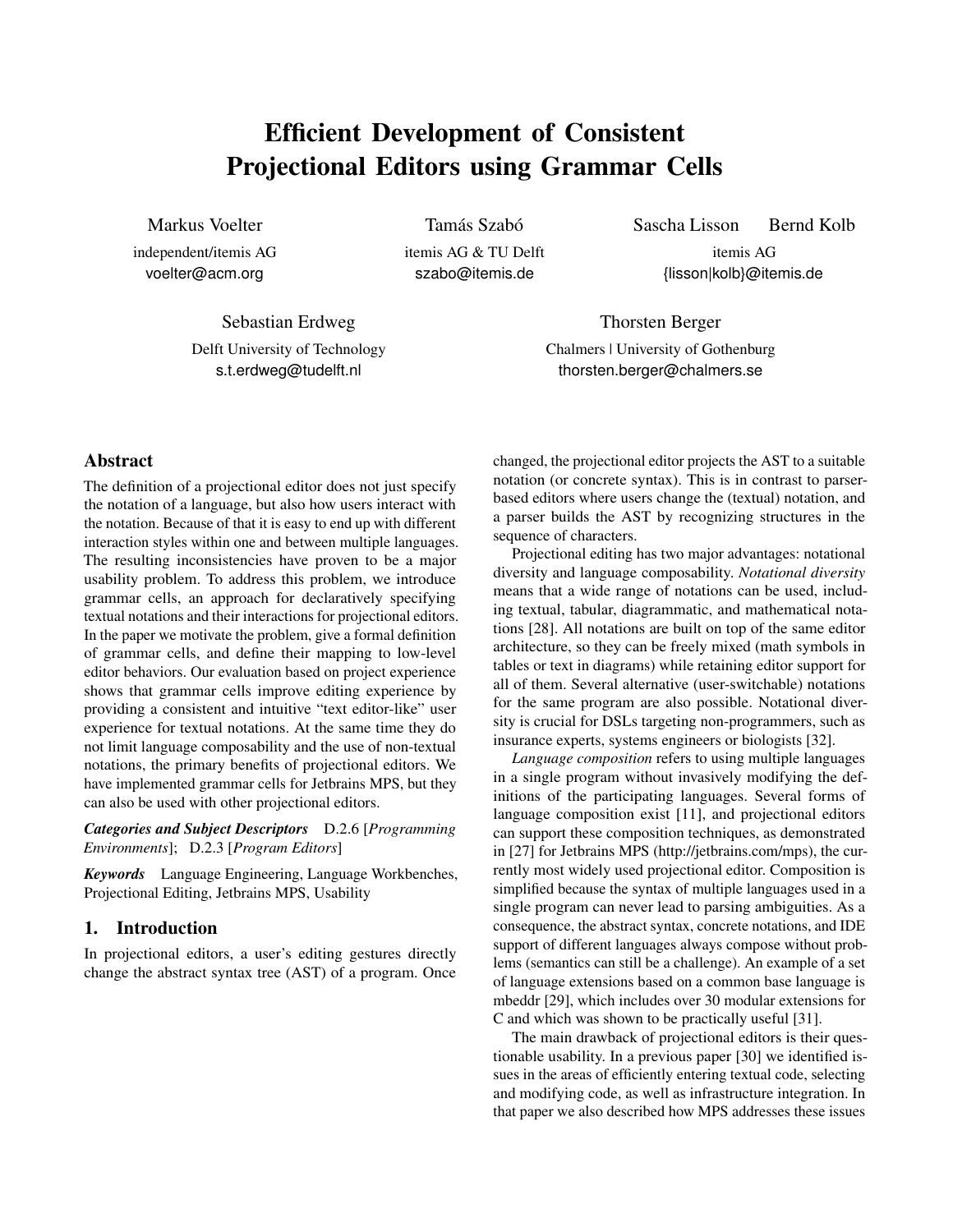and we validated the degree to which MPS succeeds at addressing these problems with a survey among 20 experienced developers. It showed that usability is sufficient for encouraging developers to use MPS. In summary, for the participants of the survey, the benefits of language composition and mixed notations were not destroyed by the unusual editing gestures.

Yet, the survey in [\[30\]](#page-12-6) and a follow-on controlled experiment [\[4\]](#page-12-7) also identified issues that must be addressed in order to align editor behavior with the expectation of users: that editing textual notations resembles, as much as possible, editing in traditional text editors. The first issue is that, in order to use a projectional editor efficiently, users need to have some understanding of the underlying AST structure of the edited program, because the tree structure governs editing behavior. The second issue is that editors of composed languages may exhibit inconsistent editor behaviors, confusing the user. For example, each language extension can define the behavior of pressing BACKSPACE on extension code. It is crucial that these behaviors are implemented consistently within and across languages. Otherwise, as our experiment in [\[4\]](#page-12-7) shows, users may perform *over-deletions* when they inadvertently delete too much code or *invalid insertions* when they try typing code that is not recognized by the editor.

Contribution We introduce grammar cells, a new formalism for defining textual notations for projectional editors. Grammar cells provide a way of specifying projectional editors that preserves the advantages of projectional editing, but solves the identified code-modification problems [\[4,](#page-12-7) [30\]](#page-12-6). Achieving consistency within and between languages is simplified because of the declarative specification of editor behavior. The need to be aware of the AST structure is reduced because of more intuitive, linear editing of tree structures. We have implemented grammar cells in Jetbrains MPS, but they can also be used with other projectional editors.

Outline [Sec. 2](#page-1-0) illustrates the idiomatic problems in projectional editors and shows an example editor implementation with grammar cells. [Sec. 3](#page-2-0) provides a catalog of the grammar cells, and Sec. [4](#page-3-0) and [5](#page-5-0) show their implementation with lower-level abstractions. [Sec. 5](#page-5-0) also evaluates critical performance aspects. [Sec. 6](#page-9-0) validates our approach by reviewing project experience with grammar cells. We discuss in [Sec. 7](#page-10-0) the implementation of grammar cells in MPS and in other tools. [Sec. 8](#page-10-1) presents related work, and [Sec. 9](#page-11-0) concludes.

## <span id="page-1-0"></span>2. Existing Editor Models by Example

A global variable declaration (GVD) in mbeddr C [\[29\]](#page-12-4) adheres to the following syntax:

"exported"? "extern"? <type> <name> ("=" <init>)? ";" The optional flags exported and extern mark the variable as being visible and defined outside the current module, respectively. A variable furthermore has a type, a name, and optionally an initializing expression. For example, this syntax supports the following declaration:

exported int8  $x = 10 * y$ ;

We now review how different existing editor architectures deal with this syntax in terms of editing behavior.

Text Editors In a classical text editor, users can enter the parts of a GVD in any order. They could start with the type, the name or any of the flags. The missing parts can be added later to form a syntactically correct declaration. This is the baseline expectation of users when using a textual notation in any editor. All established text editors and IDEs follow this approach.

Pure Projectional Editors In a pure projectional editor, users must first select the GVD concept from a code completion menu. Once selected, the editor projects the concept with "holes" at those places where the user can fill in the name, type, and init expression:

#### <type> <no name> = <init>;

The optional flags are toggleable explicitly via a menu. Pure projectional editors are consistent in the sense that everything is done through code completion, menus, and the "hole" metaphor; however, they do not support fluent editing like text editors. This does not satisfy user expectations as confirmed by our prior study [\[30\]](#page-12-6) and others [\[20\]](#page-12-8). Examples of pure projectional editors include Prune [\[2\]](#page-12-9) and the editor described by Clark [\[8\]](#page-12-10).

Projectional Editor with Actions Actions are in-place transformations of the AST that are executed while the user edits the program, triggered by the user's editing activities. For example, an action could be programmed to create an empty init expression when the user types = on the right hand side of the name property in a GVD. This way, the actions improve the editing experience of projectional editors. However, they have two problems. First, the effort for implementing the necessary actions for all language concepts is a lot of work. Second, by implementing the actions in different ways, or by forgetting to implement some actions, it is very easy to create inconsistencies in the editing behavior within and between languages, thus confusing users. MPS is an example of a projectional editor with actions; as far as we know, the Intentional Domain Workbench [\[23\]](#page-12-11) also provides some support for actions.

Problem Statement Our goal is to provide high-level constructs for the definition of flexible projectional editors that feature a user experience akin to text editors as much as possible. High-level constructs promote consistent editor definitions because they ease adoption and eliminate the variability in behavior induced by low-level tree actions. We aim at supporting at least the following user interactions for our GVD example:

- 1. Start with the type, then enter the name.
- 2. Start with extern, then enter type and name.
- 3. Start with exported, then enter type and name.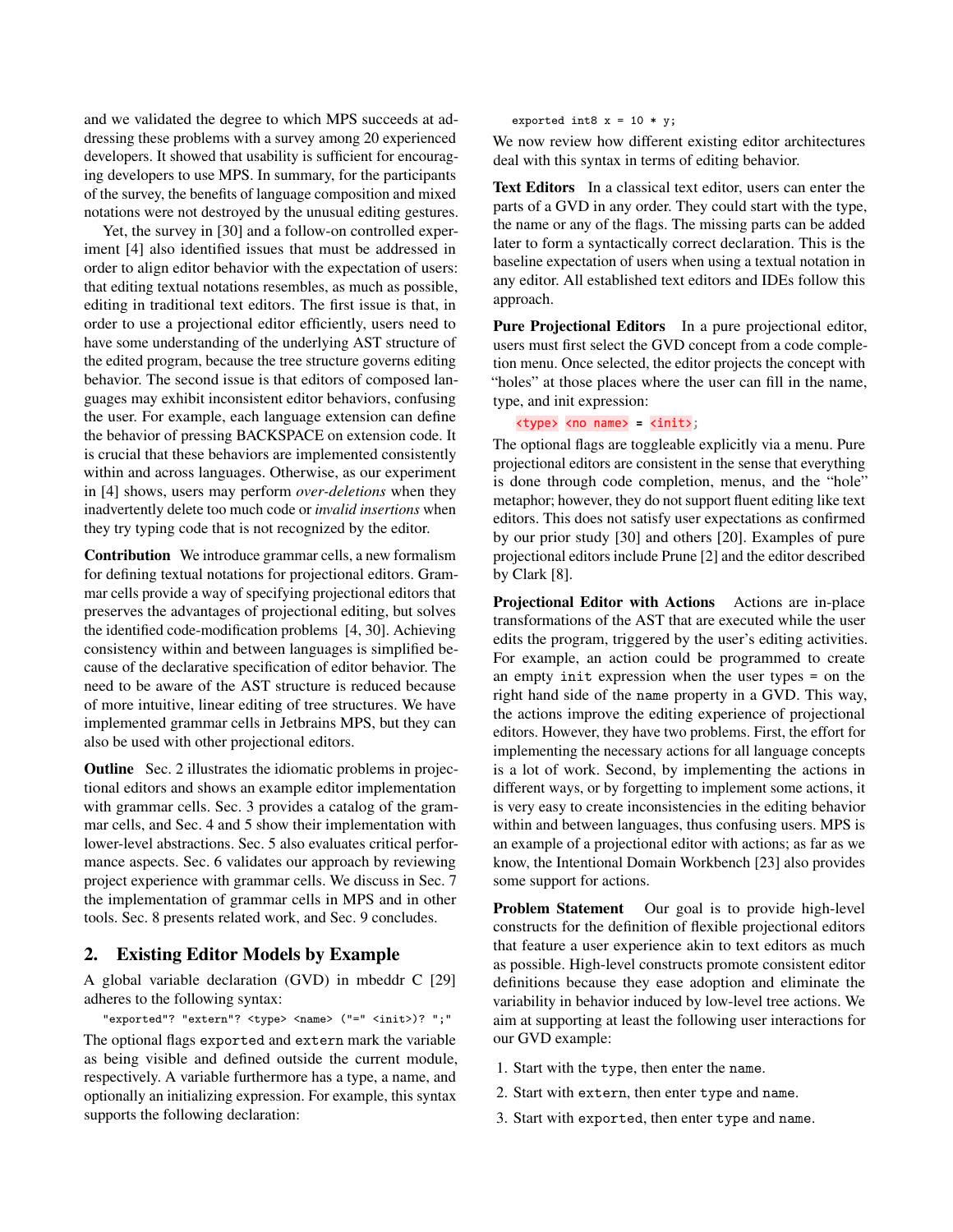- 4. Start with exported, then continue with extern, type, and name.
- 5. For an existing variable, type exported, extern or both on the left side of the type.
- 6. Optionally, type = and then enter the init expression on the right side of the name.
- 7. Delete the exported or extern flag by pressing Backspace on them.

Editing of expressions must also be improved. Consider an init expression  $3 * 4 + x$ . Users expect to be able to enter it linearly by typing "3", " $*$ ", "4", " $+$ ", and "x". This requires that the editor detects operator priority (or precedence) and constructs a tree corresponding to  $(3 * 4) + x$ . Now consider that the user wants to change the parenthesis-less expression to  $3 * (4 + x)$ . The user expects to be able to enter an opening parenthesis on the left of 4 and a closing parenthesis on the right of x. This interaction leads to a restructuring of the tree, called cross-tree editing, which we also aim to support.

More generally, we aim to provide high-level concepts for recurring editor patterns. Over the last five years, a team at itemis has spent roughly 30 person years developing MPSbased projectional editors for a wide range of real-world languages for embedded software, system specification, requirements engineering, safety and security analysis, insurance contract specification, medical software, and public benefits calculations [\[29,](#page-12-4) [32\]](#page-12-1). Together with the results from our prior survey [\[30\]](#page-12-6) and experiment [\[4\]](#page-12-7), this allowed us to identify recurring editor patterns, for which the grammar cells described in this paper provide high-level abstractions.

#### <span id="page-2-0"></span>3. The Grammar Cells Language

We introduce *grammar cells* as a high-level concept for the definition of flexible projectional editors for textual notations. In this section we discuss them from the perspective of the language engineer, i.e., the user of grammar cells. In the next two sections we switch the perspective to the implementor of grammar cells in a language workbench such as MPS. We rely on the GVD as an example, because it exercises all features of grammar cells: optional parts, flags and expressions.

[Fig. 1](#page-3-1) (A) shows the editor definition for GVDs using grammar cells in MPS. An editor is defined for each language concept, and it specifies how instances of that concept are rendered in a program. Editor definitions are constructed from *cells*. A list cell ([- -]) contains sequences of other cells. Properties, such as extern, are embedded with the {property} syntax. Child cells, such as the init expression, use the %child% notation. Grammar cells contribute new kinds of editor cells for use in editor definitions. In addition to defining how a cell is rendered, each grammar cell also implies certain well-defined editor interactions that would otherwise have to be implemented manually.

In the rest of this section we explain the grammar cells. Boxes show the structure of editor definitions where cells with a darker shade represent child cells of the lighter-shaded cell on their left. For example, in  $\vert$ C1 $\vert$ C2 $\vert$ C3 $\vert$ , C2 and C3 are children of C1. Some actions are triggered when the user enters a particular character at a specific location in the program. We use the notation  $\overline{C^{\wedge}r}$  to mark these positions, where 1 represents the left side of the editor generated from the editor definition for the language concept  $C$ ; r represents the right side.

The example in [Fig. 1](#page-3-1) (A) uses grammar cells flag, wrap and optional, resulting in an editor that supports all seven interaction scenarios for GVDs described in [Sec. 2.](#page-1-0) The implementation of these grammar cells relies on low level tree transformations explained in [Sec. 4.](#page-3-0)

flag  $\left| \frac{\text{flag}}{\text{C.cld}} \right|$  A flag cell represents a Boolean flag; the text is optionally shown in the program, depending on whether the flag is true or false. A flag cell surrounds the editor cell of a Boolean-typed child cld of a concept C. It enables setting the child by typing in a string, by default the name of the child link. It also allows unsetting the child by pressing DELETE or BACKSPACE on the editor cell marked with the position l.

In [Fig. 1](#page-3-1) (A) the editor cells of the extern and exported children are wrapped with flag cells which makes it possible to set these properties on a global variable by typing "extern" and "exported".

**wrap** wrap child(C.cld) A wrap cell lets the user enter the child where the parent is expected, subsequently creating the parent. It wraps the editor cell of child C.cld and allows implicit instantiation of C by instantiating an instance of the concept in the cld link. The user disambiguates by selecting from the code completion menu if more than one concept can be created from the same child concept. Wrappers are also used for side transformations as we explain this.

In [Fig. 1](#page-3-1) (A) the editor cell of the type: Type child is nested in a wrap cell in order to allow the creation of a GVD by first typing in its Type.

optional optional  $|$ <sup>1</sup>const(t) child(C.cld) An optional cell lets the user enter an optional part of the syntax. It wraps a child editor cell; as long as C.cld is empty, the contents of an optional cell are not shown. Upon typing the string t at position l, the child is set to a non-null value, and the contents are shown.

In [Fig. 1](#page-3-1) (A) the initializer part of the GVD becomes editable once the user types = on the right hand side of the name property in a GVD node.

The support for fluent, linear editing of expressions also relies on grammar cells. [Fig. 1](#page-3-1) (B) shows the generic editor definition for *all* binary expressions (+, -, \*, /, &&, ||, etc.). For the operands, we use wrap grammar cells to automatically generate the side transformations that let the user insert the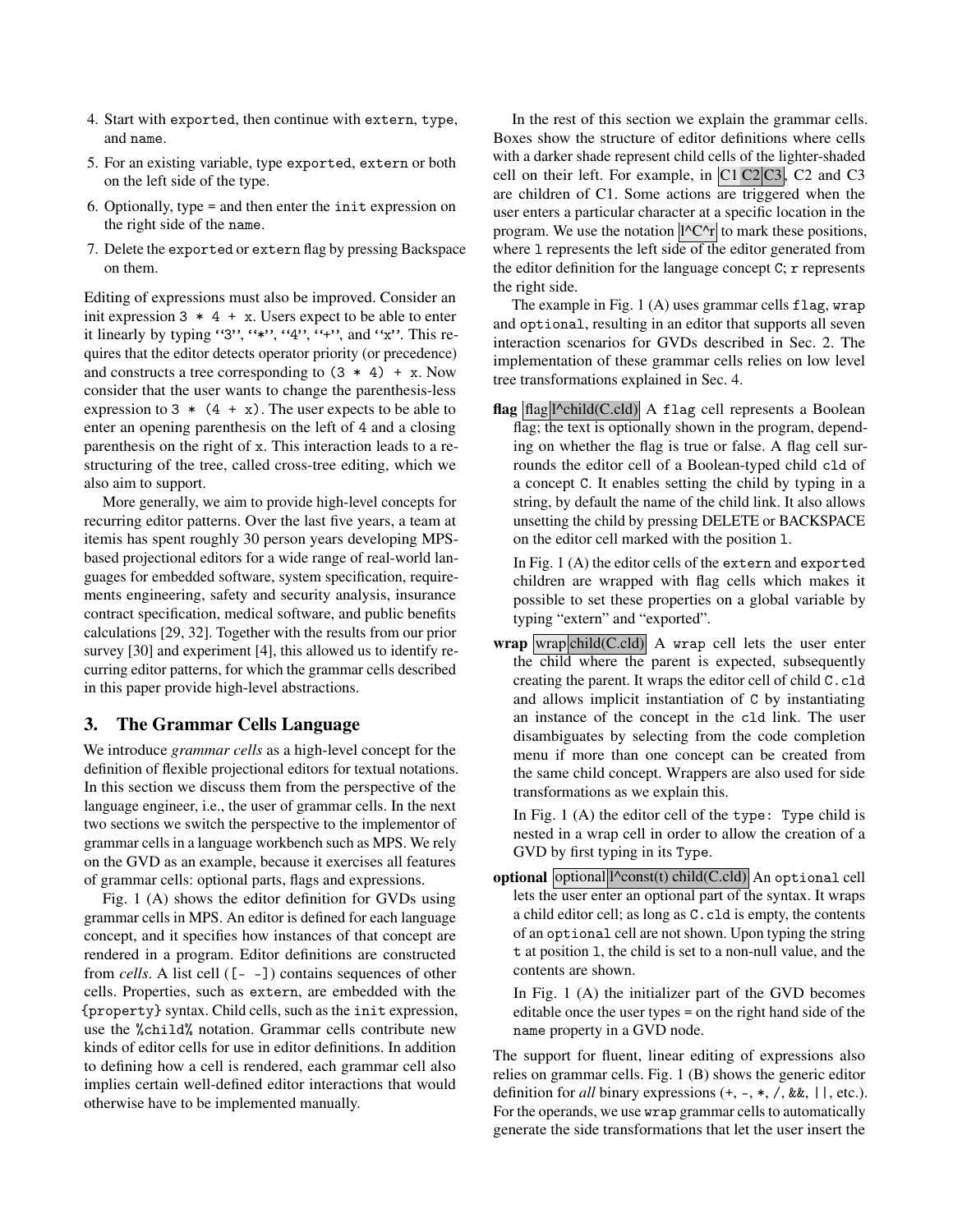| editor for concept GlobalVariableDeclaration                                                                                                                                                                   |                                                                                                                   |  |  |  |  |  |  |  |
|----------------------------------------------------------------------------------------------------------------------------------------------------------------------------------------------------------------|-------------------------------------------------------------------------------------------------------------------|--|--|--|--|--|--|--|
|                                                                                                                                                                                                                | A [-  flag{ exported } flag{ extern } wrap % type %  { name } optional [- <mark>= % init %</mark>  -] ; -]        |  |  |  |  |  |  |  |
|                                                                                                                                                                                                                | editor for concept BinaryExpression                                                                               |  |  |  |  |  |  |  |
| $\textbf{E}$ rule: $\left[ - \sqrt{wap} \right]$ / $\left  \text{left} \right $ / $\left  \text{substitute} \right $ constant $\left  \sqrt{wap} \right $ / $\left  \text{right} \right $ / $\left  - \right $ |                                                                                                                   |  |  |  |  |  |  |  |
|                                                                                                                                                                                                                | editor for concept ParensExpression<br>editor for concept NumberLiteral                                           |  |  |  |  |  |  |  |
|                                                                                                                                                                                                                | <b>C</b> rule: $[-\text{wrap} \text{splitable}\{\text{value} \} - ]$<br>D rule: brackets[ $((%$ expression $%)$ ] |  |  |  |  |  |  |  |

<span id="page-3-1"></span>Figure 1. Grammar cells in use: (A) global variable, (B) binary expression, (C) number literal and (D) parentheses.

operator tree when its symbol is entered to the left or right of an expression. We also use constant and subsitute cells:

- constant constant A string computed from the underlying node or concept. For infix binary expressions, it displays the operator symbol  $(+, * \text{ or } ||).$
- substitute substitute l<sup>^</sup>constant Surrounds a constant cell to support substituting the underlying concept with another one, picked from the code completion menu at position l. Proposals in the menu include those candidate concepts with similar structure (considering types and cardinality of children) as the current concept (cf. structurallyMatches in [Sec. 4.2\)](#page-4-0).

In our example, it supports changing operators (e.g., changing  $a * b * c$  to  $a + b * c$ ).

To handle priorities, associativity and cross-tree editing, the whole editor definition for binary expressions is nested in a rule grammar cell. When the content of a rule cell changes structurally, the editor linearizes the tree structure into a list of tokens and parses it into a new tree (we explain the details in [Sec. 5\)](#page-5-0).

rule ... Expresses that the contained cell structure should be processed using the built-in parser.

The rule of the binary expression in [Fig. 1](#page-3-1) (B) is defined as %left% constant %right% where %left% and %right% represent the children for the left and right hand side expressions, and the constant represents the infix operator.

**brackets**  $brackets |*l*const(o)|child(C.cld)|const(c)<sup>^</sup>r|$  A bracket cell contains an opening bracket symbol o, a child cell cld, and a closing symbol c. Typing these symbols at positions l and r, respectively, inserts an instance of C (the concept that has the brackets editor) into the tree, restructuring it such that the subtree "between" the typed o and c is contained in the cld child.

[Fig. 1](#page-3-1) (D) shows the editor definition of the parenthesis expression. Supporting expression parenthesising is as simple as wrapping the inner expression in a brackets cell surrounded by the constants ( and ).

splittable splittable child(C.cld) A splittable cell wraps a child whose value can be split by typing specific characters

in the middle of the literal. A splittable cell provides a tokenizer that returns the list of tokens after the value is split. The parser then uses the rules and the list of tokens to derive a new subtree.

[Fig. 1](#page-3-1) (C) uses the splittable cell for the number literal to allow splitting the value with operators, producing binary expressions (typing + in the middle of 44 returns  $4 + 4$ ).

This 2-minute video demonstrates the resulting editor, for all editor cells discussed in this section, using the GVD as an example: <https://youtu.be/QxXHtp90Fcs>

# <span id="page-3-0"></span>4. Implementation of Grammar Cells

This section explains the implementation of the non-parserbased grammar cells. Our implementation is based on lowlevel actions available in MPS. They are typically used by programmers to manually implement well-behaving editors. However, as our experience over the last five years has shown, it is very hard to implement the actions for a set of languages completely and consistently – which has prompted the development of grammar cells. In other projectional editors where these low-level actions may not exist we still recommend implementing them as intermediate abstractions. We discuss the practicality of this in [Sec. 7.](#page-10-0)

In the remainder of this section we formally define the low-level actions in [Sec. 4.1](#page-3-2) and then show the mapping from grammar cells to these actions in [Sec. 4.2.](#page-4-0)

#### <span id="page-3-2"></span>4.1 Low-Level Language

[Fig. 2](#page-4-1) shows the low-level MPS editor actions that we use in the implementation of grammar cells: substitutions, side transformations and delete actions. All of them are triggered by specific user editing gestures and then execute procedural Java code. The code is defined as a series of calls  $\overline{fun}$  to helper functions. The definition of these functions is given in [Sec. 4.2.](#page-4-0)

**Substitutions** A *substitution* for a concept  $C_1$  lets the user create an instance  $c_2$  of some other concept  $C_2$  and then execute some code *j*. Typically, the code will create an instance  $c_1$  of  $C_1$  and set  $c_2$  as a child of  $c_1$ . In the GVD example introduced earlier, a substitution is used to allow entering a Type when a GVD is expected (supporting scenario 1 from [Sec. 2\)](#page-1-0).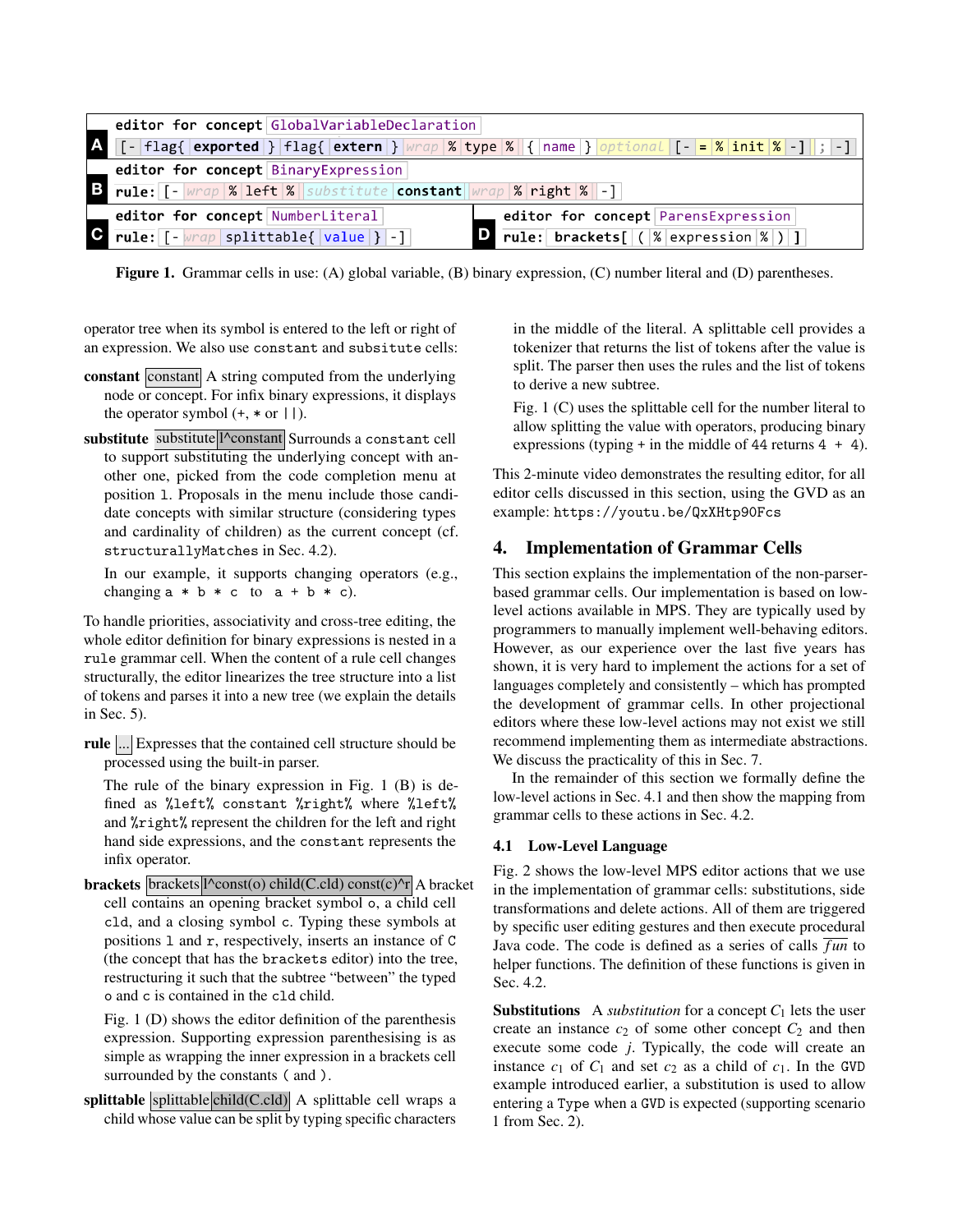```
(substitution) subst ::= subst(| c_2 : C_2 \mapsto \overline{fun})
(side \text{ transf.}) \text{ } side \text{ } ::= \text{side}(c@p : C | t \mapsto \overline{fun})\text{(deletion)} \qquad \text{delete} ::= \text{delete}(c \mathcal{Q} p : C \mid \mapsto \overline{fun})(helper func.) fun ::= reparse | replace | delete |
                                  nameOfLink | copyStructure |
                                  structuralMatches | new
```
<span id="page-4-1"></span>Figure 2. MPS-provided low-level actions onto which the grammar cells are mapped. The executable part of an action is defined with helper functions [\(Sec. 4.2\)](#page-4-0).

```
1 substitute action wrapGVDwithType substitutes: GVD
    wrapped: Type
      3 (nodeToWrap, parentNode) -> node<GVD> {
        4 node<GVD> var = new node<GVD>();
        var.type = nodeToWrap;
        6 return var; }
 7
  8 left transform actions leftTypeExported transforms: Type
    9 condition: (model, sourceNode) -> boolean {
10 sourceNode.parent.isInstanceOf(GVD); }
11 action: add custom items (output concept: Type)
              12 matching text: "exported"
13 transform: (sourceNode, pattern)->void {
14 sourceNode.parent : GVD.exported = true; }
```
<span id="page-4-2"></span>Figure 3. Two example actions implemented in MPS.

Side Transformations A *side transformation* on an instance *c* of concept *C* will be triggered when the user enters some string *t* at cursor position *p*. It then executes an action *j*. For example, a right transformation anchored on the {name} of a GVD is triggered by typing =; it sets the expression to something that is non-null (scenario 6). Similarly, entering a binary operator on the right or left of an expression inserts a binary expression. Note that in this case the priority and associativity of the various binary and unary operators have to be respected, and the necessary tree restructurings have to be implemented as part of *j*.

Delete Actions A *delete action* on an instance *c* of concept *C* will be triggered when the user presses BACKSPACE at cursor position *p*. It executes an action *j* that typically deletes *c* or sets a flag to false. Examples include actions that unset the extern and exported flags if BACKSPACE is pressed on them (scenario 7), as well as the removal of binary operators.

To illustrate these transformations in MPS, we conclude this section with two example transformations.

Example Transformations [Fig. 3,](#page-4-2) top, shows the wrapper rule that allows users to enter a Type when a GVD is expected (scenario 1). Line 1 specifies that the substituted node is of type GVD, and line 2 specifies that it is substituted by a Type. Lines 3-6 are invoked when the user enters a Type; the code procedurally creates a GVD, sets the previously entered Type as the type child of the GVD and then returns the newly created GVD.

[Fig. 3,](#page-4-2) bottom, shows the transformation that sets the exported flag to true when a user types "exported" on the left side of a Type that is a child of a GVD (scenario 5). Line 8 specifies that the transformation applies to Types, and line 10 asserts that the Type is a child of a GVD. The action then matches the text "exported" (line 12) and then performs a transformation that sets the GVD's exported flag to true (lines 13-14).

## <span id="page-4-0"></span>4.2 Translation of Grammar Cells

[Fig. 4](#page-5-1) shows the translation of grammar cells to low-level MPS actions. The rules specify the concept for which the editor is defined and additional constraints on the child elements and parent-child relationships. The list notation represents a collection of editor cells.

Helper Functions During the translation we use a set of helper functions:

- nameOfLink(*C*.*cld*) Given a child cld of concept C, the function returns the label of *C*'s edge that contains the child; in the example it would return "cld".
- new(*C*) Creates a new instance of the concept *C*.

delete(*c*) Removes node *c* from the AST.

replace( $c_2 \leftarrow c_1$ ) replaces node  $c_1$  in the AST with  $c_2$ .

- structuralMatches $(c_1)$  represents structural polymorphism [\[6\]](#page-12-12) for MPS language concepts. It returns all language concepts  $C_2$  that satisfy the following two conditions: (1) given a concrete instance  $c_1$  :  $C_1$ , let *Sup* represent the concept that is the type of the containment edge that points to  $c_1$  in the AST. Clearly,  $C_1$  must be a subconcept of *Sup* and we enforce that  $C_2$  is also a subconcept of  $Sup. (2)$   $C_1$  and  $C_2$  must have identical node structure regarding number, cardinality and type of children nodes.
- copyStructure( $c_2 \leftarrow c_1$ )  $c_1 : C_1$  and  $c_2 : C_2$  represent nodes where  $c_2 \in structuralMatches(c_1)$ . The function copies the children of  $c_1$  and recreates the (similar) node structure under node  $c_2$ .
- reparse(c) linearizes the children of node *c* into a list of tokens and rebuilds a subtree (if possible) using the grammar rule definitions of the concept *C* of *c* and the rules of its children (recursively).

Mapping We now explain the translation rules shown in [Fig. 4](#page-5-1) in more detail. The flag cell is defined for a concept C, and the wrapped child cld must have Boolean type. The flag cell results in a side transformation which is triggered when  $nameOfLink(C.cdd)$  is typed at position 1 on a node c: C. The associated action sets the value of c.cld to true. A delete action is also generated, which sets cld to false when pressing BACKSPACE at position l.

An **optional** cell wraps a child cld of a concept C, where the child's type is another concept T. A right transformation triggered by typing the text t at the location of the optional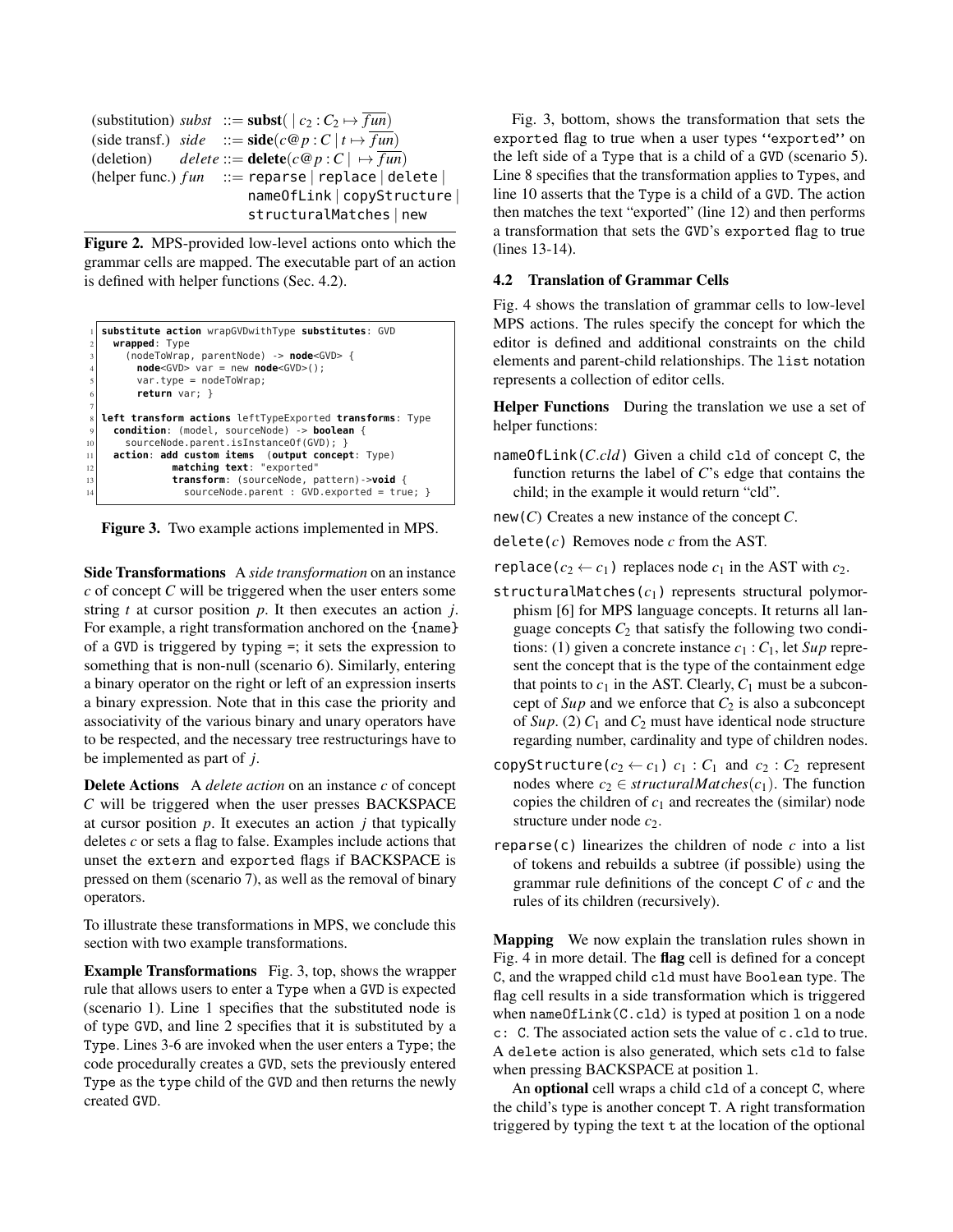|                                                                                                                                        | $C, C. cld$ : Boolean in [flag[1^child[C.cld]]]                                                           |  |                                                                                                                                                                                                                                                                                                                                                                                                                             |  |  |  |  |
|----------------------------------------------------------------------------------------------------------------------------------------|-----------------------------------------------------------------------------------------------------------|--|-----------------------------------------------------------------------------------------------------------------------------------------------------------------------------------------------------------------------------------------------------------------------------------------------------------------------------------------------------------------------------------------------------------------------------|--|--|--|--|
| flag                                                                                                                                   |                                                                                                           |  | $\Rightarrow \begin{cases} \text{side}(c@l : C \mid \text{nameOfLink}(C, cld) \mapsto c, cld = true) \\ \text{delete}(c@l : C \mid c, cld = false) \end{cases}$                                                                                                                                                                                                                                                             |  |  |  |  |
| optional                                                                                                                               | C, C. cld: T                                                                                              |  |                                                                                                                                                                                                                                                                                                                                                                                                                             |  |  |  |  |
|                                                                                                                                        | in [optional[list[l^constant[t], child[C.cld]]]]                                                          |  | $\begin{cases} \text{side}(c@l: C   t \mapsto c. cld = \text{new } T) \\ \text{delete}(c@l: C   \text{delete}(c. cld)) \end{cases}$                                                                                                                                                                                                                                                                                         |  |  |  |  |
| wrap                                                                                                                                   | C, C.cld: T in [wrap[child[C.cld]]]                                                                       |  | $\Rightarrow$ { subst(   t : T $\mapsto$ c = new C, c.cld = t, replace(t $\leftarrow$ c))                                                                                                                                                                                                                                                                                                                                   |  |  |  |  |
|                                                                                                                                        |                                                                                                           |  |                                                                                                                                                                                                                                                                                                                                                                                                                             |  |  |  |  |
| substitute                                                                                                                             | $C_1$ in [substitute[1^const]]                                                                            |  | $\implies \left\{ \begin{array}{cl} \forall C_2 \in \texttt{structuralMatches}(C_1): \\ \textbf{subst}(c_1@l:C_1 \mid C_m.config \mapsto c_2 = \texttt{new } C_2, \\ \texttt{copyStructure}(c_2 \leftarrow c_1), \texttt{replace}(c_1 \leftarrow c_2)) \end{array} \right. \right.$                                                                                                                                         |  |  |  |  |
|                                                                                                                                        |                                                                                                           |  |                                                                                                                                                                                                                                                                                                                                                                                                                             |  |  |  |  |
| <b>brackets</b>                                                                                                                        | C, P, P.cld: D, $C \le D$<br>in $[brackets[1^{\circ}constant[open],$<br>child[C.cld], constant[close]^r]] |  | $\implies \begin{cases} \text{side}(c@l:C \,   \, open \mapsto t:D = \text{reparse}(c), \text{ replace}(c \leftarrow t)) \\ \text{side}(c@r:C \,   \, close \mapsto t:D = \text{reparse}(c), \text{ replace}(c \leftarrow t)) \\ \text{delete}(c@l:C \,   \, t:D = \text{reparse}(c), \text{ replace}(c \leftarrow t)) \\ \text{delete}(c@r:C \,   \, t:D = \text{reparse}(c), \text{replace}(c \leftarrow t)) \end{cases}$ |  |  |  |  |
|                                                                                                                                        |                                                                                                           |  |                                                                                                                                                                                                                                                                                                                                                                                                                             |  |  |  |  |
|                                                                                                                                        |                                                                                                           |  |                                                                                                                                                                                                                                                                                                                                                                                                                             |  |  |  |  |
|                                                                                                                                        |                                                                                                           |  |                                                                                                                                                                                                                                                                                                                                                                                                                             |  |  |  |  |
| Key for the notation:                                                                                                                  |                                                                                                           |  |                                                                                                                                                                                                                                                                                                                                                                                                                             |  |  |  |  |
| $C, C_1, C_2, D, P, T \in \mathbb{C}$ (language concepts) in [editor ] $\implies$ action (params   typed text $\mapsto$ executed code) |                                                                                                           |  |                                                                                                                                                                                                                                                                                                                                                                                                                             |  |  |  |  |

<span id="page-5-1"></span>

cell is generated that instantiates a T and stores it in cld. The generated delete action lets the user delete cld at position l on c.

The context of the **wrap** cell is similar to that of optional. However, the wrap grammar cell results in a single subst action, which, when creating an instance t of T, creates an instance c of C as well, sets the target of cld to t and replaces node t with c.

The substitute cell deals with replacing concepts. Whenever the code completion menu is queried at position l on an instance  $c_1$ :  $C_1$ , it finds  $C_1$ 's structurally matching concepts  $C_m$ . It then uses subst actions for all  $C_m$  to trigger a node structure replacement of  $c_1$  upon selecting the element  $C_m$  from the completion menu by typing its operator associated constant *Cm*.*const* (the operator symbol for binary expressions).

A brackets cell results in actions that allow inserting and deleting the left and right constants around the child cld of a concept C: a left transformation at position l with constant open and a right transformation at position r with constant close. In both cases, after the edits, the actions use the parser to build a new subtree and replace the existing node c with the new subtree rooted at t. The delete actions allow the user to delete the opening and closing constants at position l and r and take care of valid tree structures that represent the effect of the edits.

The rule cells are used for expression-like structures where trees must be restructured according to priority and associativity, and where cross-tree editing, such as those provided by the bracket cell, must be supported. The next section explains the details.

# <span id="page-5-0"></span>5. Linearization and Parsing

A major challenge in projectional editors is the linear editing of tree structures that are governed by priority and associativity rules (e.g., expressions) as well as modifying such trees in locations that do not lead to simple exchanges of single nodes (e.g., inserting or deleting parentheses in expressions). Our solution to this problem uses on-demand linearization of the respective (sub-)tree, plus subsequent reassembly through parsing [\[1,](#page-12-13) [14\]](#page-12-14) that respects priority and associativity (see [Fig. 5\)](#page-5-2). This functionality is part of the rule cell.

Our parser is a non-directional depth-first-search-based parser (known as Unger's parsing method [\[25\]](#page-12-15)). We chose this technique for three reasons. First, it is a simple algorithm with backtracking support due to its depth-first nature. Second, we must support extensibility of grammar rules, to enable language extensions without worrying about the parser. A parser that relies on a precomputed parsing table does not easily allow such extensibility. A depth-first search based parser, however, allows adding new grammar rules on-demand when a language extension is activated (as long as there is a way of dealing with ambiguity). Finally, the parser knows in advance the whole input because the linearization creates the full list of tokens from a subtree. This allows the use of a non-directional parser with essentially unlimited lookahead. Our optimizations (discussed in [Sec. 5.2\)](#page-6-0) rely heavily on accessing random elements of the input.

We have implemented our own parser because we do not parse text, so the mainstream parser generators are of no use. Our parser also exploits specifics of our tool (explained



<span id="page-5-2"></span>Figure 5. A parsing cycle comprises the user changing the tree (1), which is then linearized (2), reparsed according to structure, priority and associativity (3) and then projected back in the editor (4).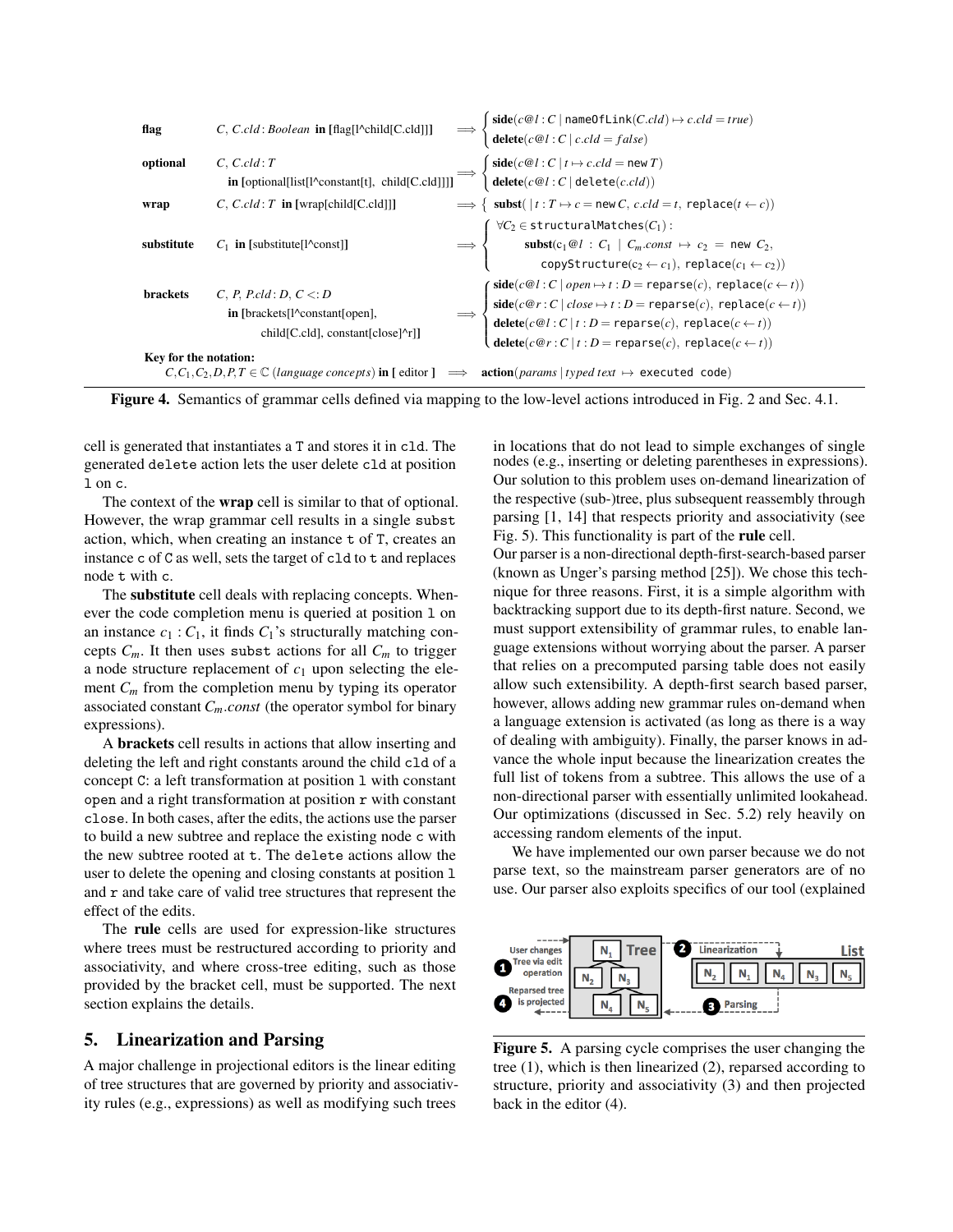

<span id="page-6-1"></span>Figure 6. Linearization approach: after a change (insert, delete) of a particular node (20 in the example), the linearizer traverses the tree up until the last node whose editor contains a rule; in our example, this is the + expression. Linearization then includes all descendants of this node whose editors include rules. Non-rule-editor nodes, such as  $\Sigma$ , are included in the linearized version as one token.

below), and no out-of-the-box parser knows about – and hence, exploits – these specifics.

#### 5.1 Differences to Typical Parsers

Our use of parsing is very different from parsing text in a classical editor. We discuss the differences here.

As shown in [Fig. 5,](#page-5-2) the linearized list of tree nodes is a temporary artifact: it is created from an existing tree through linearization. This means that we already start with tokens. There is no need to create tokens from a sequence of characters (except in the splittable cell discussed above). We distinguish three kinds of tokens:

- Child token: represents a node in the AST. It may have substructure which is parsed recursively.
- Constant token: either represents a string literal (such as a keyword or operator) or a primitive-type child of an AST node; primitive-type children internally store their values as strings.
- Reference token: contains a pointer to an AST node that may not be part of the parsed subtree. Because it is a pointer, no recursive parsing happens.

Linearization proceeds along the AST structure, governed by the rule cells, and stops at nodes whose editor does not use a rule cell. [Fig. 6](#page-6-1) explains the details.

Note that parsing never creates new nodes (except for brackets), it only restructures existing nodes; new nodes are always created *directly* by a user's editing gestures (which is the distinguishing feature of projectional editors). The linearized version is created from this tree. This has two consequences. First, since a user's edit actions cannot create invalid trees (except regarding to priority and associativity), the tree can always be reparsed. No error handling and error recovery must be supported. Second, even for nodes that

are linearized into a string (such as operators), it is always known from which node they were created. This information is useful to resolve ambiguities. We explain this in detail below.

#### <span id="page-6-0"></span>5.2 Parsing Algorithm

[Fig. 7](#page-7-0) shows the parsing algorithm in pseudocode. The reparse function represents the core of the cycle shown in [Fig. 5](#page-5-2) and is triggered after every user-initiated change of the AST (through code generated from the grammar cells). It linearizes the tree and then reparses it. We now explain the parse function in more detail, based on an example: the a + b \* c expression.

The arguments of parse represent the current set of tokens that must be parsed, as well as the expected result concept. When we initially reparse  $a + b * c$ , the list of tokens would be  $a, +$ ,  $b, *$ ,  $c$  and the expected concept is Expression. Parsing is recursive; the parse function calls itself in line 26 (with different arguments). This shows the depth-first nature of the parser algorithm.

Collecting Candidate Rules In line 5 we collect all rules that are applicable to the expected concept, Expression in our case. Only those can be relevant for parsing an instance of concept. To collect these rules, we enumerate all direct and indirect subconcepts of Expression that have a rule-based editor (several hundreds in mbeddr C and all of its extensions); among them PlusExpression, MultiExpression and VarRefExpression.

Priority In line 6 we sort them by priority. Recall that expressions with lower priority will end up further up in the tree, so in terms of the parser, they have to be recognized first. Line 6 thus sorts the rules by ascending priority. In the example, PlusExpression will come before MultiExpression in the list of sorted rules.

We then iterate over all the rules in line 8 and try to match them against the list of tokens. Whenever we find a match, we immediately create and return the subtree.

Splitting Line 9 splits the tokens (argument of parse) into SubRangeTuples (see [Fig. 8](#page-7-1) for the nomenclature). One SubRangeTuple consists of as many SubRanges as the number of elements in a rule because each element of a rule must be matched with a SubRange of tokens while searching for a match. The algorithm tries all possible SubRangeTuples. Consider the PlusExpression's rule, %left% "+" %right%: it has three elements, so we split the list of tokens into SubRangeTuples with three elements each: [a,+,b\*c],[a,+b,\*c],[a,+b\*,c],[a+,b,\*c], [a+,b\*,c],[a+b,\*,c]. As the number of possibilities grows quickly, $<sup>1</sup>$  $<sup>1</sup>$  $<sup>1</sup>$  we apply optimizations to filter out possibilities that</sup> would not lead to a valid parse tree.

<span id="page-6-2"></span><sup>&</sup>lt;sup>1</sup> In case of n tokens and t rule elements, the number of possible splits is  ${n-1 \choose t-1}$ . This number grows quickly; it is the root cause of the performance behavior shown in [Fig. 10.](#page-9-1)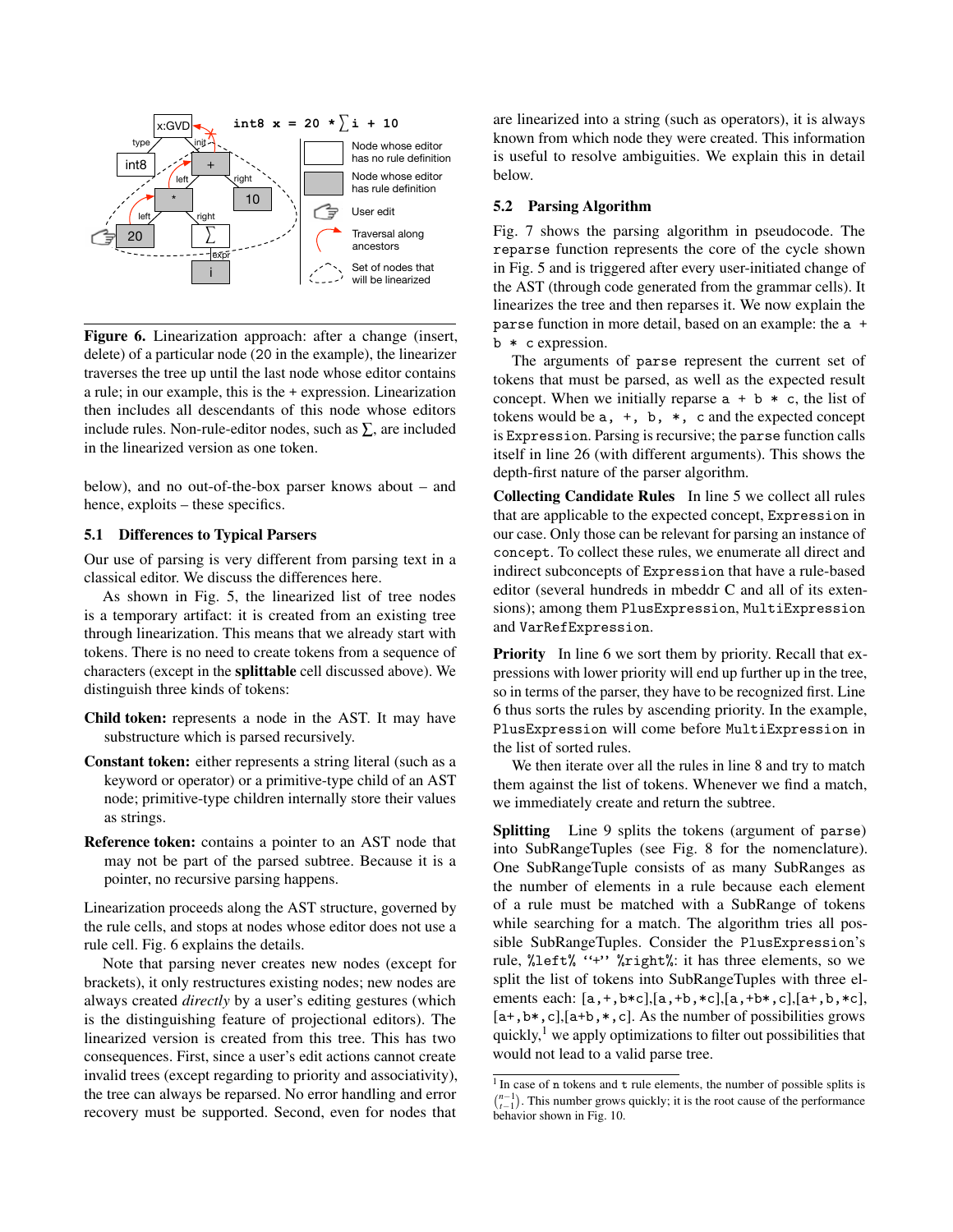```
function pnode reparse(Node node, Concept concept)
     2 return parse(linearize(node), concept)
 3
   4 function pnode parse(list<Tok> toks, Concept concept)
     list<Rule> rules = get rules for subconcepts of concept
     rules = sort rules by priority7
     8 foreach rule in rules
9 set<SubRangeTuple> allSubRangeTups = split(toks, rule)
        allSubRangeTups = filter allSubRangeTups by constants11 allSubRangeTups = filter allSubRangeTups by ambiguity
12
13 if rule is left-associative
14 allSubRangeTups = sort long to left allSubRangeTups<br>15 else
       15 else
16 allSubRangeTups = sort long to right allSubRangeTups
17
18 label check:<br>
foreach subR
        19 foreach subRangeTuple in allSubRangeTups
20 root = new pnode(toks, rule.getSymbols())
21 foreach subRg, e in subRangeTuple, rule.elements<br>
if e is child
\begin{array}{c|c}\n \text{22} \\
 \text{23} \\
 \text{24}\n \end{array} if e is child
              if subRg.size == 1 && subRg.first is child
24 child = new pnode(subRange, e)
              25 else
\begin{array}{c|c}\n 26 & \text{child = parse(subRange, e.concept)} \\
 \hline\n 27 & \text{if child != null}\n \end{array}27 if child != null
28 root.addChild(child)
29 else
                 30 continue check
31 else if (e is constant)
32 if not(subRq.size == 1 \&\&33 \begin{array}{c|c}\n 33 & \text{subRg.first is constant} & \& 34 \\
 \hline\n 34 & \text{subRa.first.value} == e.svm\n \end{array}34 subRg.first.value == e.symbol)<br>continue check
<sup>35</sup> continue check<br><sup>36</sup> else if (e is refer
36 else if (e is reference)<br>if not(subRa.size =- 1
              if not(subRg.size == 1 &38 SubRq.first is ref &&
39 isSubConcept(subRg.first.concept, e.concept))
40 continue check
41 return new pnode(toks, rule.elements)
42 return null // parsing failed at this point
```
<span id="page-7-0"></span>Figure 7. The parsing algorithm in pseudocode.

Line 10 rejects possibilities that are incompatible with the constant elements in the current rule. We start with this filter because it only requires string matching, which is cheap, and because in typical cases it leads to a significant reduction of possibilities. Of the six possibilities for PlusExpression we can immediately filter out all but one by observing that a constant rule element can only be matched with a SubRange of length 1 where the single token has the same value as the rule element (the + in this case). For example, the possibility [a,+b,\*c] can never match, because at the

| Token<br>$[a, +, b * c], [a, +b, *c]$<br>$     -$<br>Subrange | $[%1% "+'" %r%]$<br>RuleElement<br>Rule |  |
|---------------------------------------------------------------|-----------------------------------------|--|
| SubrangeTuple<br>list <subrangetuple></subrangetuple>         |                                         |  |

<span id="page-7-1"></span>Figure 8. The nomenclature used in the text. *Rule*s are part of editor definitions and specify the syntax of language concepts. They consist of *RuleElement*s (children, constants and references). The linearized tree is split into a set of *SubRangeTuple*s. A SubRangeTuple consists of a list of *SubRange*s, each grouping *Token*s.

position of the constant + element in the rule we find +b in the SubRangeTuple. Even though the possibility [a+b,\*,c] has a SubRange of length 1 at the position of +, it is also rejected because the values are incompatible (+ vs. \*). This leaves [a,+,b\*c] as the only possibility.

Ambiguity Line 11 deals with ambiguity by relying on the fact that the tokens are created from valid trees. Consider  $a + b$ : all tokens know that they originate from a PlusExpression. If another rule is available (for a different expression) that consumes the same tokens and has the same priority and associativity, parsing would be ambiguous (both reach line 11). However, *the user has already made the disambiguation* when he entered PlusExpression. Since the tokens have a reference to their originating concept, we can filter out the other alternatives due to mismatch with the tokens' context concepts. It is tempting to do ambiguity filtering before the loop in line 8 to avoid splitting altogether and improve performance. However, syntactically ambiguous expressions could be used as part of a subtree that is parsed in one go, thus we can only filter out incompatible splits specifically for a particular rule.

Associativity Lines 13-16 sort the SubRangeTuples according to associativity. For a left-associative rule we prefer the possibilities with the longest leftmost SubRange, because these result in a subtree which resembles expressions that bind to the left. For right associativity, we sort by length of rightmost SubRange in descending order. In our example, we are already down to one possibility thus this sorting has no effect. However, in case of a+b+c as the original expression, the possibility  $[a+b,+,c]$  would be preferred over  $[a,+,b+c]$ , thus respecting plus' left associativity.

Matching Line 19 iterates over all remaining SubRange-Tuples, matching them against the current candidate rule. Line 21 is a parallel loop over the SubRanges and rule elements, matching each rule elements against the token types introduced earlier. There are three cases:

- child If the rule element is a child token (line 22) we branch further: for a SubRange with a single child token (e.g., a), we have found a match and we create a new parse node. Otherwise, if the SubRange has more than one element (e.g., a\*b) it must be parsed and we call parse recursively. If either alternative creates a new node, we add it to the previously created root node. We have successfully constructed a (sub-)tree.
- **constant** If the rule element is a constant  $(e.g., +)$  and the SubRange contains a single constant token with the same textual value, we continue matching SubRanges against rule elements. Otherwise, the current rule will not match, and we try the next possibility by jumping to the check label in line 35.
- reference A reference is handled similarly to a constant, but instead of comparing the textual symbols, we enforce that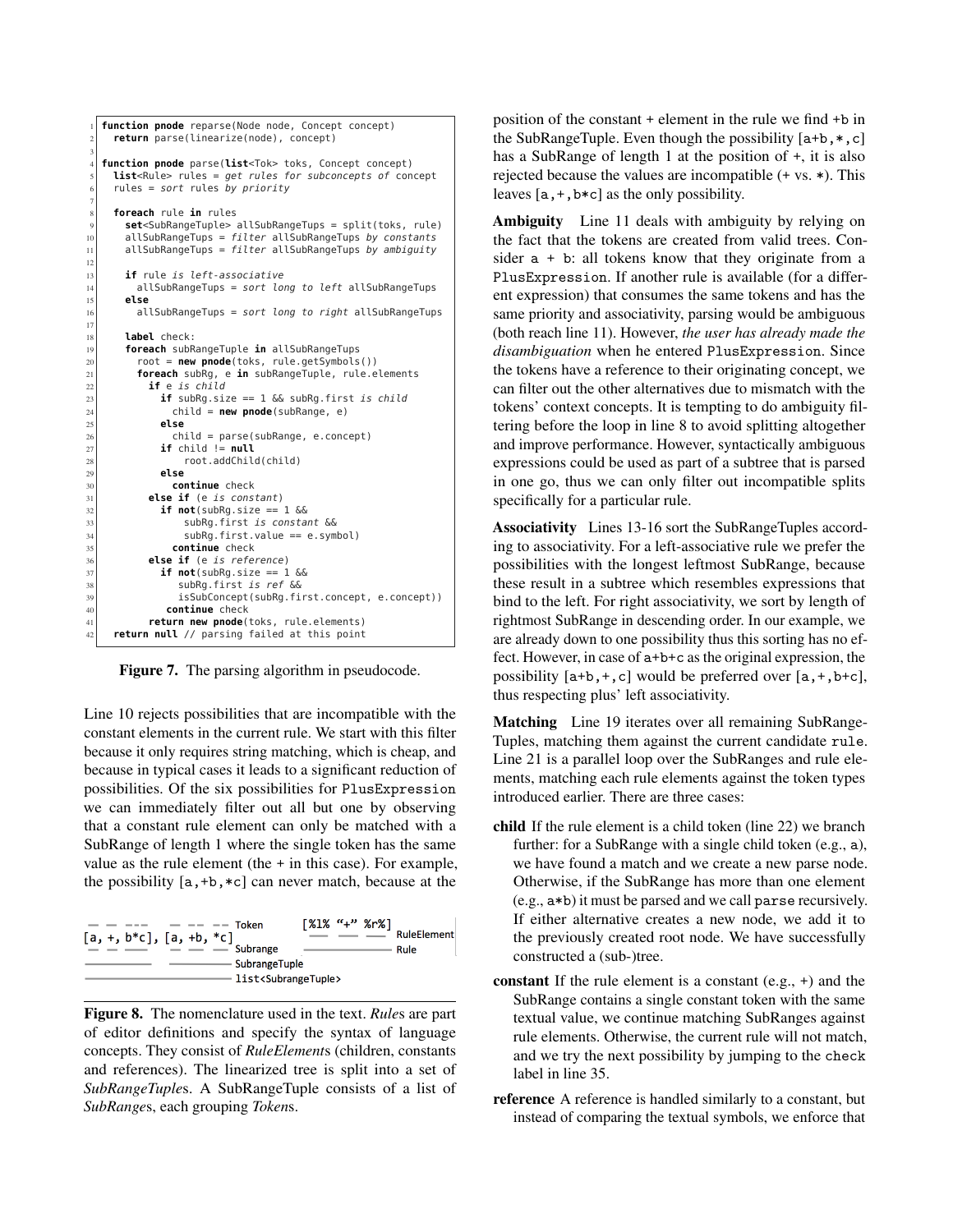the concept of the pointed-to node is a subconcept of the expected one.

We have now reached line 41. At this point, we have matched a rule against a SubRangeTuple and we construct the corresponding parse result. We return and unwind the recursive calls; if we have parsed a subtree, we end up returning to line 26, where we add the just constructed subtree to the containing root.

Finally, a null value is returned in line 42 if none of the rules matched the input; no subtree replacement happens in this case. This happens, for example, if the input contains unbalanced parentheses. After the user fixes the problem by balancing the parentheses, a new parsing attempt is started that will then create a tree that respects the structure expressed by the parentheses.

#### 5.3 Discussion

We introduce parsing into the projectional MPS editor because it provides better support for dealing with operator priority, associativity, and cross-tree editing while improving end-user experience and reducing the effort for language implementation. At the same time, we do not want to risk the two main benefits of projectional editing, non-textual notations and language composition. In this subsection we revisit these concerns.

**Priority** Line 6 sorts the rules to ensure that higher priority operators are matched "further into" the parsing process, making them end up lower in the tree, encoding the higher priority. The language concepts underlying the tokens specify a numerical value for the priority.[2](#page-8-0)

Associativity Lines 13-16 deal with associativity by ensuring that for left-associative rules the SubRangeTuple with the longest leftmost SubRange is tried first; each language concept indicates its associativity.

Ambiguity The support for language composition and extensibility relies on the fact that there are never any problems with ambiguity. The reason for this is that, because program nodes are entered one at a time, "constructs with the same syntax" that would lead to ambiguities in parsers are disambiguated by the user at the time of entry. Despite our use of parsing, the tree is still modified by the user using the usual projectional in-place transformations; thus, there is no problem with ambiguity *during entry*. However, there might be a problem during the reconstruction of the tree based on the token list. But as previously explained, each token knows its originating language concept, so we can filter SubRange-Tuples that are incompatible with a given grammar rule.

This works well in practice, but it comes with one limitation. Consider two different multiplication concepts  $M_1$  and  $M<sub>2</sub>$  that have the same grammar rule (same symbol, same

*P* which expects an *M*<sup>2</sup> as the left child. Suppose the user created the expression  $a * b$  as an instance of  $M_1$  and wants to extend the expression to a\*b+c. In the current implementation this is not possible because the context of the  $M_1$  is not compatible with  $M_2$  (recall that  $P$  expects an  $M_2$ ). Without context-based filtering the parser could find a valid subtree that uses  $M_2$  and  $P$ . In our implementation, the user must first "disambiguate" by changing  $M_1$  to  $M_2$  (easily achieved due to substitute cells) and then it is possible to type in the + symbol. We accept this limitation of context-based filtering because otherwise parsing may inadvertently change concepts, which we think is unacceptable. To illustrate this, consider a situation where the user composes languages that define concepts that can consume the same tokens but their priorities are different. If the user creates instances of the low-priority concepts and starts editing them, a parser without context restriction would start updating the user's program with instances of the high-priority concepts.

Non-Textual Notations The use of the parser does not prevent the use of non-textual notations. Recall that linearization only happens for nodes that use rule cells; the others are kept as single tokens in the linearized version of the tree. For example, in the case of a sum symbol in an expression 20∗∑*i*+10, the whole sum (including limits and the body) is represented as a single token (cf. [Fig. 6\)](#page-6-1); the list of tokens would be [20, \*, <sum>, +, 10]. No priority/associativity/parenthesisbased restructuring is possible into and out of such nodes; a rule-less concept acts as a barrier during linearization. However, this is also not expected; such expressions behave as if they were parenthesized:  $20 * (\sum(i)) + 10$ .

Parentheses Parentheses are an example of cross-tree editing because usually, parentheses are inserted around nodes that are not children of the same parent. Consider changing the expression  $4 + 3 * 7$  to  $(4 + 3) * 7$ . In the original tree, the 3 is a child of the \* and the 4 is a child of the +. Thus parentheses cannot be inserted by replacing one node with a parenthesis expression that contains the original node; cross-tree editing is required.

Parentheses are typically encoded with a ParensExpression that projects the opening and closing symbols, and the parenthesized child expression between them. In grammar cells, once the tokens have been linearized, the parser builds a ParensExpression from the opening and closing parenthesis symbols.

However, the intermediate stage, where a user has only entered only the opening or closing symbol, cannot be represented as a valid tree, and thus will not be successfully parsed. We solve this problem by storing unbalanced symbols in an annotation (nodes that are in the AST without the underlying concepts knowing of them). The side transformations that allow entering the symbols are generated from bracket cells (see [Fig. 4\)](#page-5-1). Only when two of them are entered in a balanced way will the parser remove the annotations and

<span id="page-8-0"></span><sup>&</sup>lt;sup>2</sup> A utility is available that reports the priorities of all language concepts used in a given set of languages.

concepts for left and right children) and a plus expression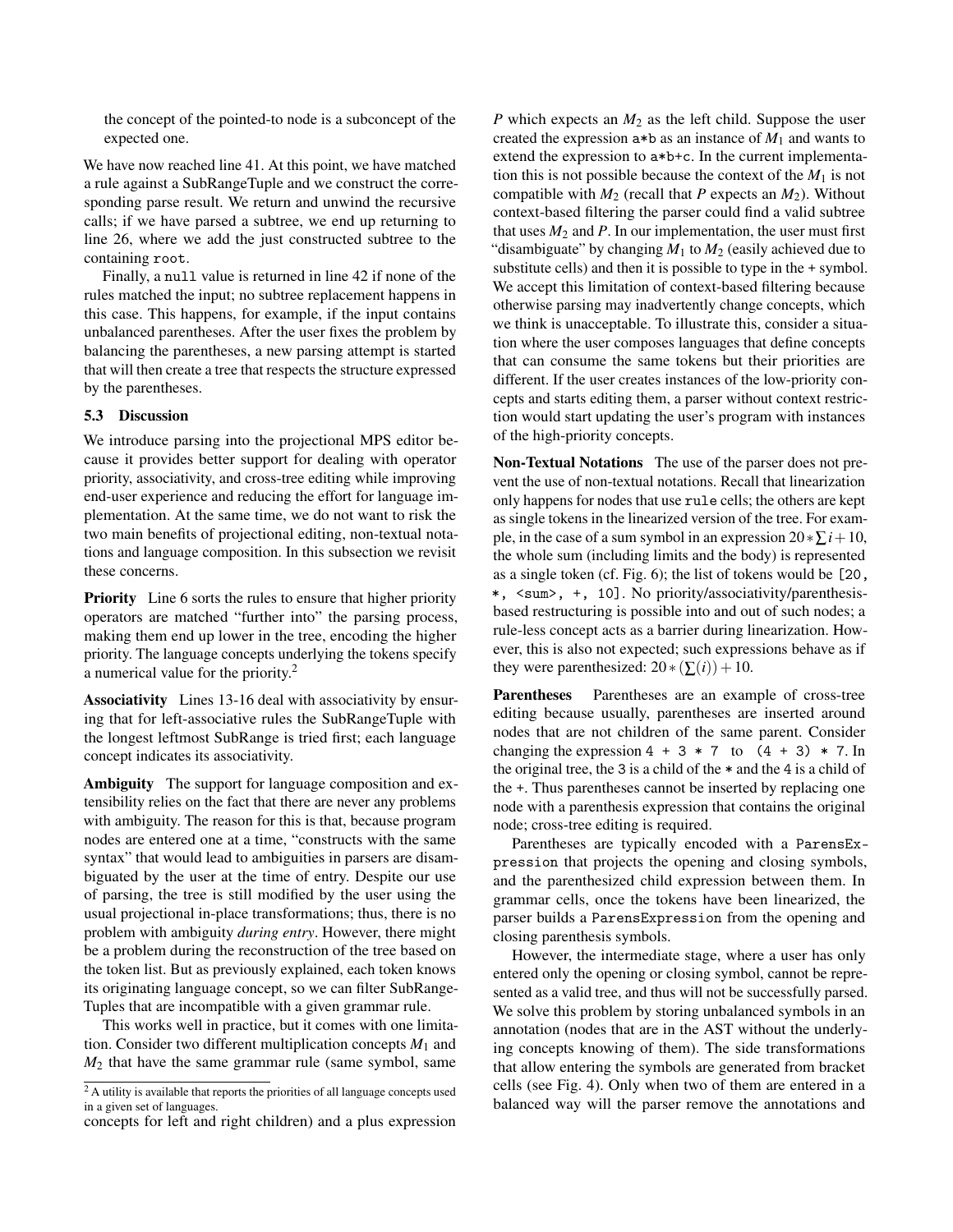

<span id="page-9-1"></span>Figure 10. Reparsing time vs. expression size. Plot is cropped for space reasons; time for size 50 is 1067 ms. The blue horizontal line is at 40 ms.



<span id="page-9-3"></span>Figure 9. A histogram of the expression sizes. Over 97% of expressions have fewer than 10 sub-expressions. The maximum size is 50, but we cut the diagram because the y-value is so low that it cannot be recognized.

create a ParensExpression. Deleting a symbol breaks up a ParensExpression, attaches annotations on corresponding nodes, and restructures the tree as needed.

#### 5.4 Performance

The performance of the parser is important because, in contrast to parser-based systems, every tree change (i.e., in the worst case, every key press) requires execution of the parser (see [Fig. 5\)](#page-5-2). To find out whether the performance is acceptable, we have performed three steps. First, we have investigated the size of expressions in realistic code bases. Second, we have measured the parser performance for the expression sizes found. Third, we have experimented empirically with the editor, subjectively judging its responsiveness.

The Size of Expressions We investigated three different mbeddr C systems regarding the size of expressions: Smart Meter [\[31\]](#page-12-5), the Toyota ITC static analysis benchmark [\(https://github.com/regehr/itc-benchmarks\)](https://github.com/regehr/itc-benchmarks), and Amazon s2n [\(https://github.com/awslabs/s2n\)](https://github.com/awslabs/s2n). [Table 1](#page-9-2) shows the results. We counted all expressions that had at least one child (a standalone variable reference was not counted), and we ignored expressions that contain multiple separately parsed expressions (such as array initializers or a fraction bar); the constituent expressions were counted as separate expressions, though. The biggest expression we found contained 50 subexpressions (a whole lot of flags were or'ed into a byte array), the overall average is around 4. [Fig. 9](#page-9-3) shows the distribution of expression sizes.

Measurement We measured parser performance automatically using the following algorithm:

- 1. Start with an expression of size one (such as 10).
- 2. Prepend one of  $+, -$ ,  $*, /$  and another number (resulting, for example, in  $20 \div 10$ .
- 3. Parse 10 times and calculate the average parse time.
- 4. Repeat from 2 until the size of the expression is 50.

The parse times are shown in [Fig. 10:](#page-9-1) the relation of parse time vs. expression size is exponential. While this is generally bad news, it also shows that up to a size of 35, the parse time is below 40 ms (measured on a developer laptop, a 2.7 GHz Macbook Pro running OSX 10.11 and Java 1.8). The resulting delay during typing is not noticeable. This has also been empirically confirmed by interactively editing expressions of this size.

In addition to the size of the input, the parse time also depends on the number of language concepts (and hence, to-be-matched rules, see the loop in line 8 of [Fig. 7\)](#page-7-0). The measurements above have been performed in a program that includes all of mbeddr's C extensions; the numbers are the worst case.

Evaluation During our investigation of expression sizes we have only found 4 expressions with a size of more than 35 (including the one of size 50), which is 0.02 % of all expressions. Since these can always be refactored into smaller subexpressions (using local or global variables), and since expressions of this size are generally a bad idea regarding maintainability, we decided to ignore these expressions. We conclude that the performance of the parser is satisfactory and leave the investigation of further optimizations as future work.

## <span id="page-9-0"></span>6. Experience and Validation

The goal of grammar cells is to make it easier to build highquality editors for textual notations where users can type code in a way that resembles text editors as much as possible. The necessary low-level code is generated in a consistent way in order to avoid surprising the user. Many of the problems mentioned before [\[4\]](#page-12-7) (such as the invalid trailing insertions and over deletions mentioned in the introduction) can be traced back to inconsistencies in the manually implemented actions.

|                    | <b>Expr. Count</b> | Avg. Size | Std. Dev. | Max |
|--------------------|--------------------|-----------|-----------|-----|
| <b>Smart Meter</b> | 10.000             | 3.82      | 3.21      | 40  |
| <b>Toyota ITC</b>  | 5.399              | 3.36      | 2.22      | 20  |
| Amazon s2n         | 3.033              | 4.09      | 3.06      | 50  |

<span id="page-9-2"></span>Table 1. Expression sizes for three mbeddr C projects.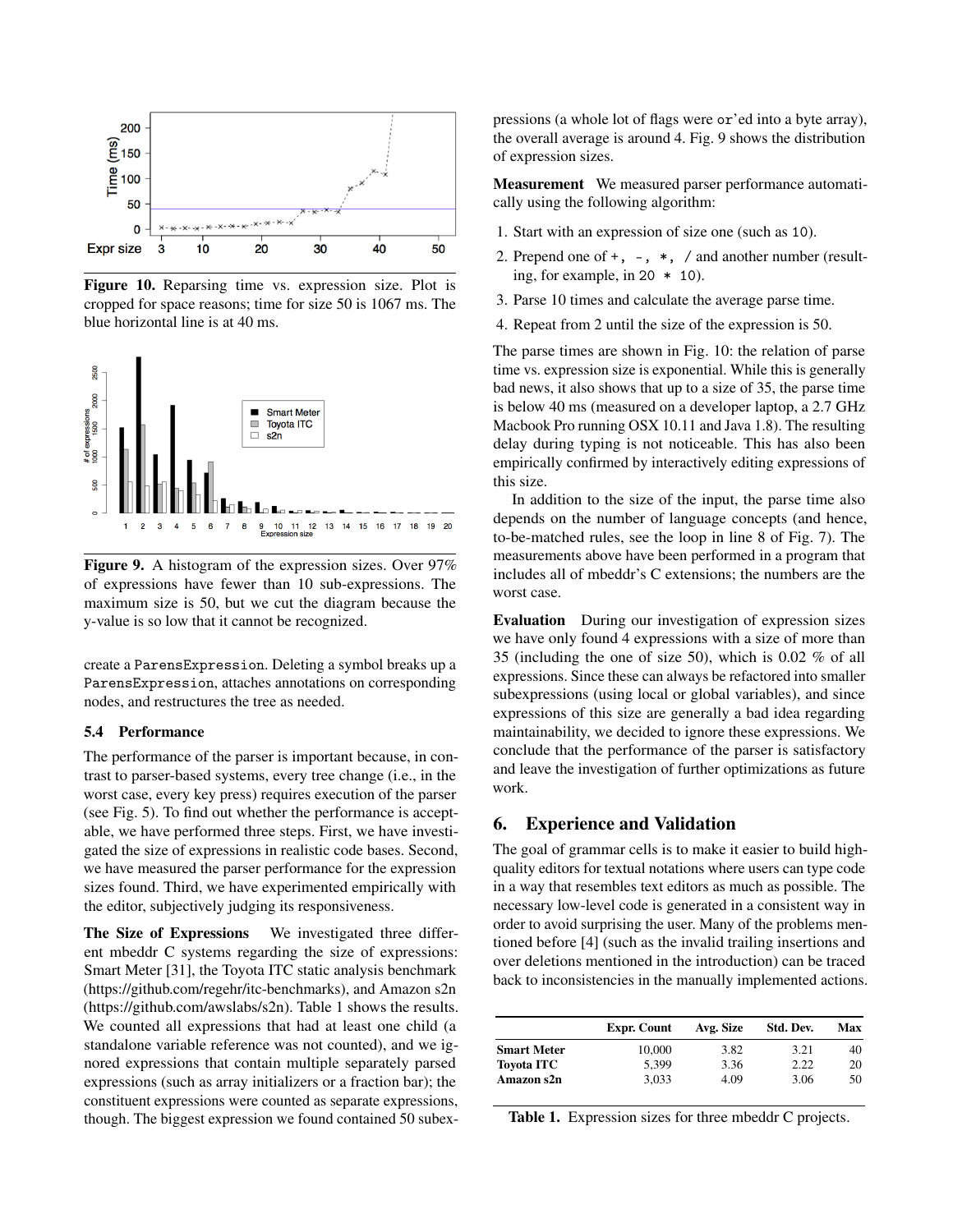At the same time, the benefits of projectional editing – using non-textual notations mixed with text, as well as language modularity – must not be compromised. To validate the approach, we have not conducted another study or experiment like the ones mentioned before [\[4,](#page-12-7) [30\]](#page-12-6) *because grammar cells specifically fix issues found in this study*. However, we gathered significant experience from real-world projects, as summarized below:

Project Use All of mbeddr's 34 C extensions and around 30 additional languages now use grammar cells. No problems with ambiguities or mixed notations have been found so far by us or our users. In addition, the feedback we received from our users regarding the consistency of the editors has been positive. We have also used grammar cells in several other language development projects. In particular, we have taught them to new MPS language developers working for our customers. Using grammar cells, even these relatively novice users have been able to build high-quality editors for MPS. Several of them called grammar cells a "game changer" and expressed that "they wouldn't use MPS without grammar cells."

Speed of Development As part of a new research project we have developed a new expression language from scratch. Relying on grammar cells, and in particular, the integrated parser, we have built the complete language and editor in an afternoon, including dealing with priority, associativity, parentheses support, and splittable literals. While expression languages are not built very often (they are a prime candidate for reuse and extension), this is an impressive proof of the effectiveness of grammar cells: traditionally, building good expression languages has been a matter of several days and involved hundreds of lines of algorithmic, barely reusable code.

Limitations Grammar cell-based editors are still not *exactly* like text editors. Differences include: flags can only be added or removed completely (one cannot remove the "rn" of extern); typing exported when there are several different language concept whose editor can start with exported pops up the code completion to select the intended concept; and while sequences of flags can be entered in every order, they will always be projected in the order specified by the projection rules. However our experience indicates that these remaining differences are not perceived as problems.

# <span id="page-10-0"></span>7. Tool Integration

We discuss the integration of grammar cells into MPS and into other language workbenches.

MPS MPS is bootstrapped, so the languages used by MPS for language definition are MPS languages themselves. This allows extending those languages with MPS' means for language extension. The grammar cells are an extension of MPS' editor definition language. Similar to the extensions for mathematical notations, tables or diagrams [\[28\]](#page-12-0), the grammar cells language defines new cell types that can be used in MPS editor definitions. From these, we generate regular MPS editor cells plus the necessary low-level actions.

Other Tools Grammar cells can also be added to other projectional editors, such as those discussed in [\[12\]](#page-12-16) or [\[8\]](#page-12-10). Editors that support the low-level transformations [\(Sec. 4.1\)](#page-3-2), can directly implement grammar cells, assuming that the syntax definition language is extensible to include the necessary markup. If these low-level actions do not exist, our discussion in [Sec. 4.1](#page-3-2) should provide enough detail to implement them. For this to work, the only precondition is the editor's ability to hook into keyboard events (such as pressing + on the right hand side of an expression). However, since a projectional editor relies on these keyboard events to modify the tree in the first place, this requirement is easily met.

## <span id="page-10-1"></span>8. Related Work

We discuss related work regarding language workbenches, the usability of projectional editors, the role of parsing in projectional editors and language compositions with parserbased IDEs.

Language Workbenches All contemporary projectional editors are part of language workbenches, i.e., tools that allow users to define, compose and use their own languages [\[13\]](#page-12-17). Four out of the ten tools that took part in the 2013 Language Workbench Challenge are projectional editors [\[12\]](#page-12-16). At the time of the challenge, both Onion and Más [\[5\]](#page-12-18) were in very early stages of development and did not provide support for grammar cell-style specification of usable editors. The tools have since been discontinued. The Whole Workbench [\[24\]](#page-12-19) emphasizes structured notations (trees, tables) and does not emphasize usable textual editors.

Projection and Usability An early example of a projectional editor is the Incremental Programming Environment (IPE) [\[16\]](#page-12-20). It supports the definition of several notations for a language as well as partial projections, where parts of the AST are not shown. However, IPE did not address editor usability; to enter 2+3, users first have to enter the + and then fill in the two arguments. Another early example is GANDALF [\[17\]](#page-12-21); the report in [\[20\]](#page-12-8) states that the authors experienced similar usability problems as IPE: "Program editing will be considerably slower than normal keyboard entry, although actual time spent programming non-trivial programs should be reduced due to reduced error rates."

The Intentional Programming project [\[9,](#page-12-22) [22\]](#page-12-23) has gained widespread visibility and has popularized projectional editing; the Intentional Domain Workbench (IDW) is the contemporary implementation of the approach. IDW supports diverse notations [\[7,](#page-12-24) [23\]](#page-12-11). Since it is a commercial system, we cannot evaluate its usability, and whether facilities similar to grammar cells are available. What is known from the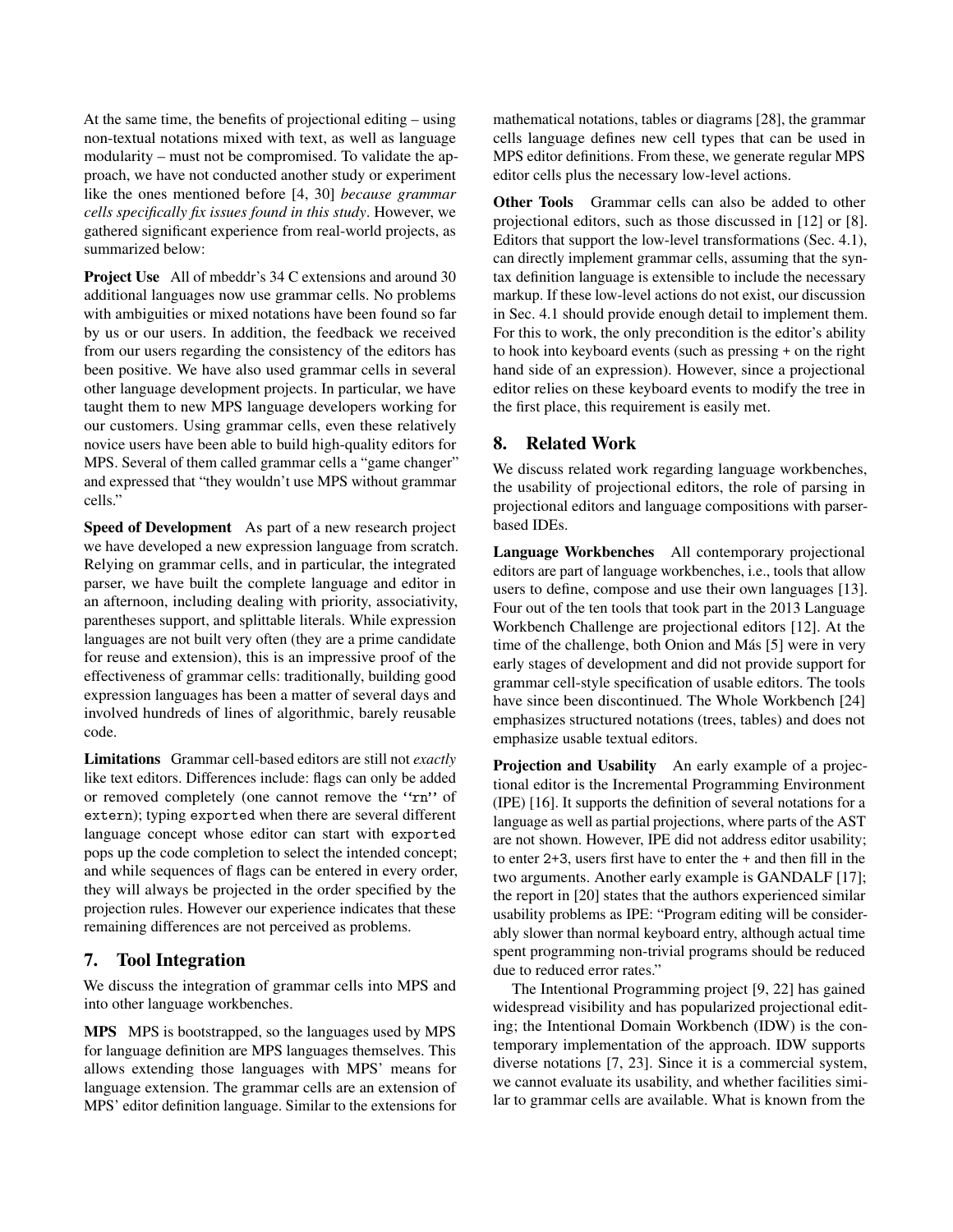above-mentioned publications suggests that this is not the case.

Clark describes a projectional editor [\[8\]](#page-12-10) relying on tree transformations. No emphasis has been put on usability. However, since tree change events are available, grammar cells could definitely be integrated.

Scratch [\[15\]](#page-12-25) is an environment for learning programming. It uses a projectional editor, but does not focus on textual editing; it relies mostly on nested blocks/boxes. So does GP [\[18\]](#page-12-26). Textual notations, and thus grammar cells, are not relevant. Prune [\[2\]](#page-12-9) is a projectional editor developed at Facebook. The goal is explicitly to *not* feel like a text editor; the hypothesis is that tree-oriented editing operations are more efficient than those known from text editors. While this is an interesting hypothesis, our considerable experience with using projectional editing in real projects has convinced us that this approach is not feasible; hence the work described in this paper.

Projection and Parsing The Synthesizer Generator [\[21\]](#page-12-27) is a projectional editor which, at the fine-grained expression level, uses textual input and (regular, textual) parsing. While this improves usability, it destroys many of the advantages of projectional editing in the first place, because language composition and the use of non-textual notations *at the expression level* is limited.

Eco [\[10\]](#page-12-28) relies on language boxes, explicitly delineated boundaries between different languages used in a single program (e.g., the user could define a box with Ctrl-Space). Each language box may use parsing or projection. This way, textual notations can be edited naturally, solving the usability issues associated with editing text in a projectional editor. However, it is not clear whether fine-grained mixing between different boxes will work in terms of usability. For example, consider a projectional editor for a mathematical notation embedded (in its own box) inside an otherwise textual editor for C code. As part of the mathematical expression, users would like to use (textual) references to C variables. Providing an integrated user experience without the need to constantly switch boxes manually, as well as integrated symbol tables, may not be a trivial problem. More generally, Eco has been developed with a background in parsing, trying to get some of the advantages of a projectional editor through language boxes. Our work starts out from projectional editing, trying to get to a more parser-like editor experience. A systematic and in-depth comparison of the trade-offs between the two approaches would be an interesting exercise.

To the best of our knowledge the use of Unger's parsing method in a projectional workbench is unique; we did not find other related solutions.

Language Compositions with Parsers Parser-based systems mitigate ambiguities by some form of disambiguation logic. This is fundamentally different from projectional editors which rely on the user's explicit choice for disambiguation. Our embedded parser relies on the choice of the user when reparsing a program fragment; no additional disambiguation logic is needed.

ANTLR [\[19\]](#page-12-29), a parser generator for LL(k) grammars, allows a grammar to extend *one* other grammar; composition of several grammars is not supported. Resulting ambiguities must be handled by (invasively) refactoring the grammar. In some cases, syntactic predicates are sufficient. Blender [\[3\]](#page-12-30) relies on a GLR parser and supports full context-free languages. It supports modular language composition and embedding. Ambiguities are handled through the underlying lexer's longest matching analysis and on the ordering of production rules. However, this becomes impractical when multiple separately implemented grammars are composed.

The Syntax Definition Formalism (SDF) [\[26\]](#page-12-31) relies on a scannerless GLR parser and supports full context-free languages. SDF provides declarative constructs to deal with ambiguities: specifying priority and associativity of production rules, preferences, rejections, and restrictions. SDF organizes productions into modules, supporting modular grammar composition. If disambiguation logic is required, it can be defined in a separate module, no invasive change to composed modules is required.

All of the previous approaches become impractical if multiple languages are composed, because disambiguation may be needed between all of them. This is reinforced by our observation that parser-based techniques have not been used to build a system of dozens of composable language extensions like mbeddr [\[29\]](#page-12-4).

# <span id="page-11-0"></span>9. Conclusion

In this paper we have described grammar cells, a formalism for defining usable and consistent editor behaviors for textual notations in projectional editors, based on findings from editor usability studies performed in previous work. In particular, grammar cells generate the low-level behavioral code that lets users comfortably enter, change and delete program nodes. Some cells rely on parsing to handle priority, associativity and cross-tree editing for expressions. We have successfully implemented and evaluated grammar cells based on MPS; however, the approach could also be used with other projectional editors.

Using grammar cells, projectional editors better meet users' expectations of behaving like text editors for textual notations. The implementation effort for such usable editors is much lower than using traditional approaches. At the same time, the core benefits of projectional editors, language modularity and the use of non-textual notations, are not compromised.

Ultimately, this will help with the adoption of projectional editors in practice, bringing a wide variety of languages to diverse application domains.